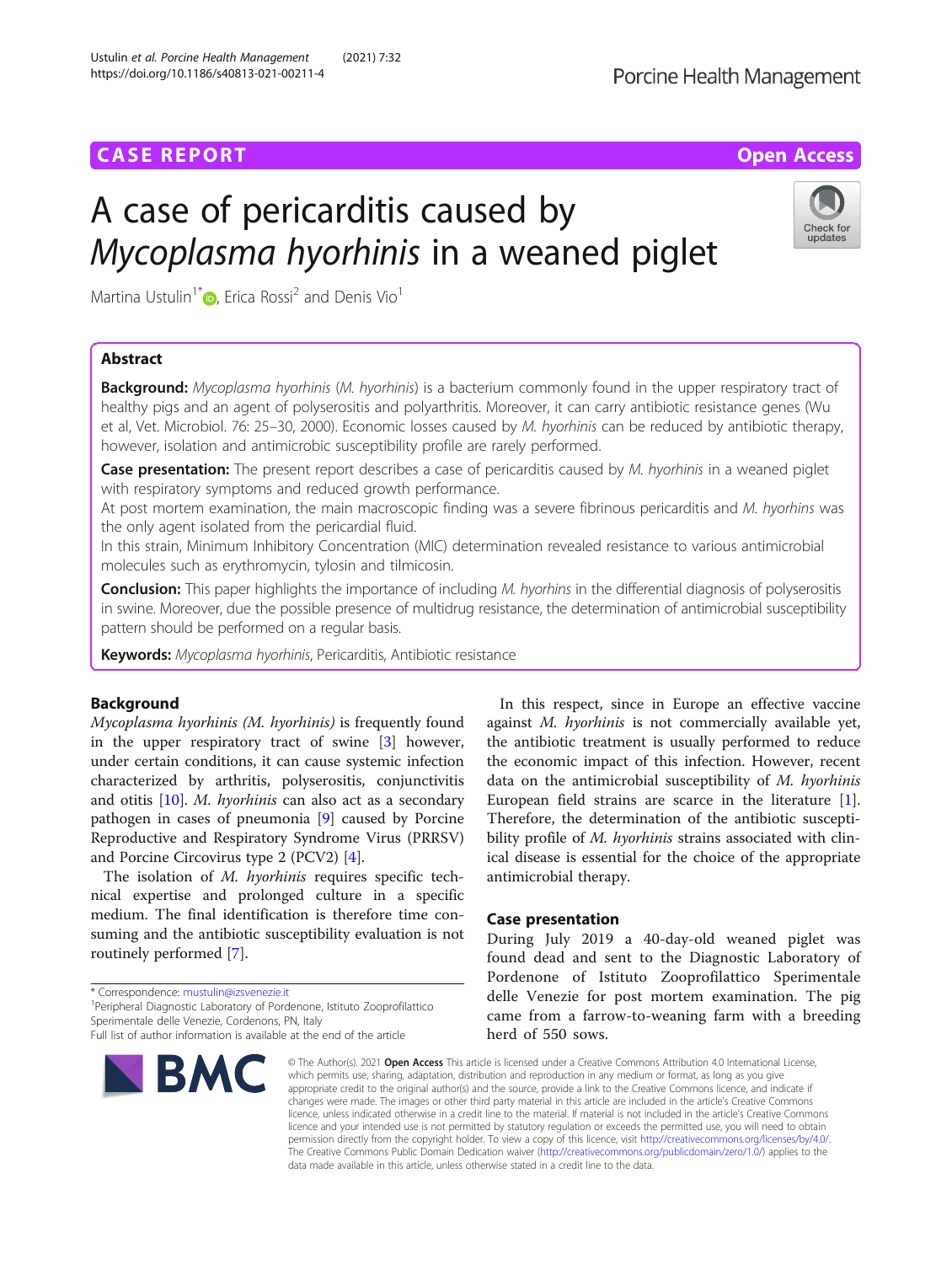The piglets received a vaccination against Mycoplasma hyopneumoniae (M. hyopneumoniae) and PCV2 at 28 days of life. In this farm, previous screening performed in weaned animals with respiratory signs revealed the presence of M. hyorhinis in broncho-alveolar lavage fluid (BALF). Moreover, clinical signs of enzootic pneumonia by day 150 of life are frequently recorded and, in 2018, lung scoring in slaughtered animals reported the frequent occurrence of cranioventral pulmonary consolidation. Finally, the breeding herd is PRRSV positive.

In the episode detailed herein, the farmer reported retarded growth since late lactating phase in 7% of piglets belonging to the last three farrowing batches. In addition, respiratory signs appeared in these piglets after weaning. Even if a treatment with macrolides was performed in affected suckling piglets, those who survived were still characterized by a reduced growth rate and the mortality rate after weaning (45–50 days of age) was around 3.5%.

The subject examined was characterized by reduced growth and did not receive any antimicrobial therapy within the last 20 days.

Macroscopically, the main finding was a fibrinous polyserositis with serious involvement of the pericardium which was opaque, thickened and contained abundant non-organized fibrin (Fig. 1). Other lesions included multifocal pleural adhesions, mild catarrhal bronchopneumonia, moderately enlarged mesenteric lymph nodes and mild increase in volume of the articular fluid in carpal and tarsal joints.



Swabs from pericardial and carpal fluid, lung and bronchus epithelium, were submitted for bacteriological investigation. Bacteriological procedures included blood agar and Eosin Methylen Blue agar incubated aerobically. In addition, blood agar with Staphylococcus aureus nurse culture incubated under microaerophilic condition was performed to allow growing of Glaessarella parasuis (G. parasuis) and Actinobacillus pleuropneumoniae (A. pleuropneumoniae). All agar plates were incubated at 37 °C for 24–48 h. Finally, PCR for G. parasuis and M. hyorhinis was performed on pericardial and carpal fluid.

Bacteriological investigations allowed the isolation of G. parasuis from the lung, while bronchus, pericardium and carpal fluid samples were negative.

PCR was negative for G. parasuis and positive for M. hyorhinis ( $Ct = 19.5$ ) in the pericardial fluid, while carpal fluid tested negative for both these pathogens.

Given the PCR positivity for M. hyorhinis, the pericardial fluid was then submitted also for Mycoplasma spp. culture. Both FRIIS broth and agar [[10\]](#page-3-0) were used as media and isolation of a pure culture of M. hyorhinis was obtained.

Antimicrobic susceptibility profile of the isolate was verified by MIC determination.

In the lack of official breakpoints the data were evaluated in comparison with other publications [[6](#page-2-0), [8,](#page-3-0) [15](#page-3-0)].

The MIC determination revealed that the strain was susceptible to florfenicol  $(0.5 \mu g/mL)$ , oxytetracyclin  $(2 \mu g/mL)$ , tiamulin  $(0.0625 \mu g/mL)$ , spectinomycin  $(4 \mu g/mL)$  and resistant to enrofloxacin  $(4 \mu g/mL)$ , erythromycin  $(> 32 \mu g/mL)$ , lincomycin  $(> 32 \mu g/mL)$ , spiramycin (16  $\mu$ g/mL), tilmicosin (> 64  $\mu$ g/mL), tylosin (32 μg/mL).

To rule out viral infections that could have predisposed the subject examined to bacterial diseases, PCR for PCV2, Influenza A Virus (IAV) and PRRSV was performed on the lung. Only PRRSV resulted positive.

Finally, to exclude concurrent intestinal infection, swabs from mesenteric lymph node and jejunum were submitted for bacteriology as detailed above. Two Escherichia coli (E. coli) strains were isolated, one haemolytic and one non-haemolytic. The haemolytic strain was tested for virulence genes and resulted positive for the fimbrial antigen F18 and the somatic antigen O139, while it tested negative for the following toxins coding genes: STX2e, LT, STI, STII.

In order to monitor and control this infection, an implementation of the screening tests on diseased and dead piglets (bacterial isolation, PCR and antimicrobic susceptibility profile by MIC) has been suggested to the farmer with the aims of verifying the prevalence, the potential multidrug resistances of this pathogenic strain and Fig. 1 Fibrinous pericarditis<br>evaluating the best intervention approach.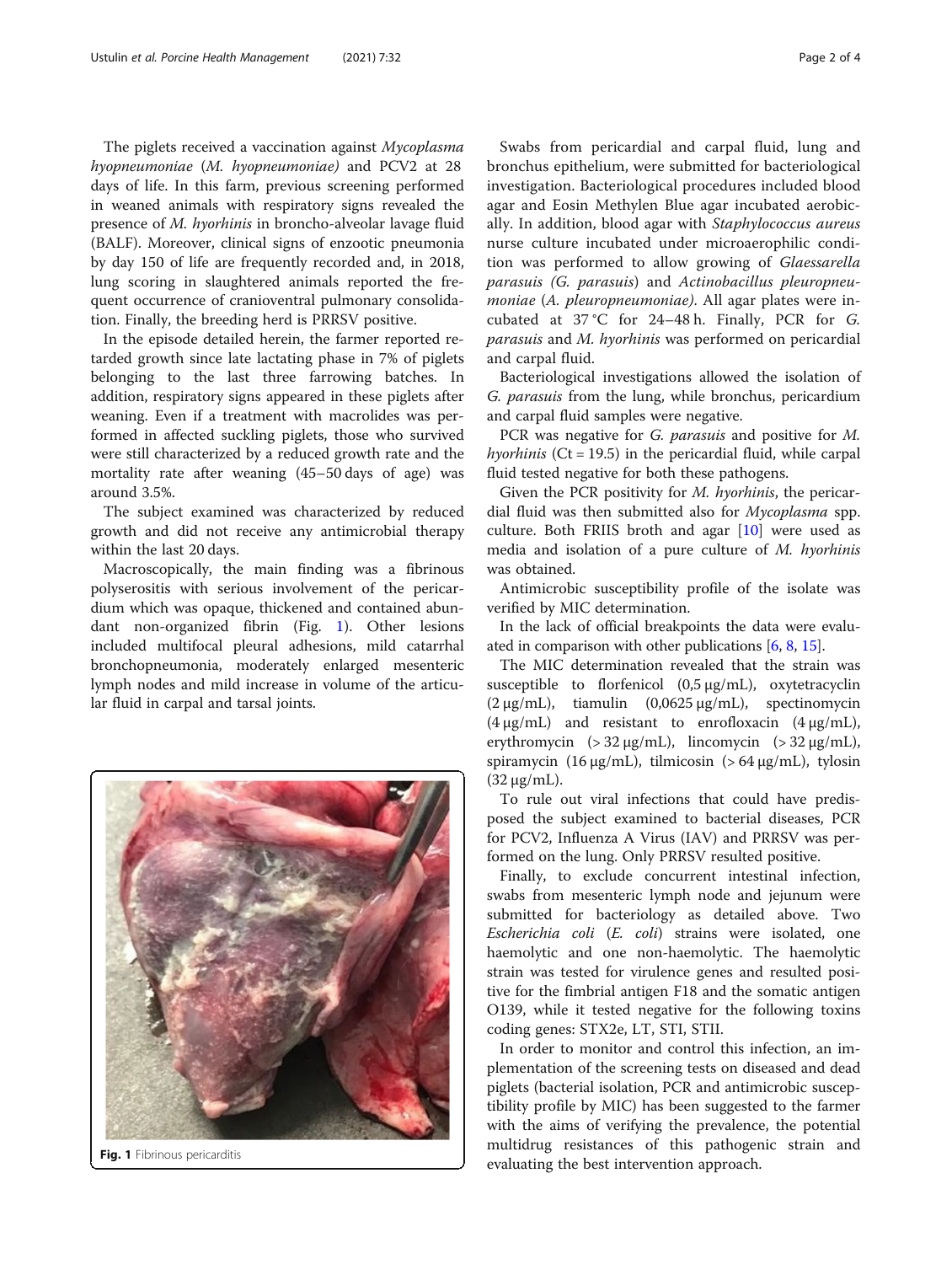# <span id="page-2-0"></span>Discussion and conclusion

The most common agents of polyserositis in swine are G. parasuis, Streptococcus suis (S. suis) and M. hyorhinis [\[14\]](#page-3-0).

Fibrinous pleuritis could also be induced by A. pleuropneumoniae, but, unlike this case, it is usually associated with focal, well demarcated, necrotichemorrhagic, solid areas in the lungs.

The most severe lesion found on this subject was the fibrinous pericarditis. As detailed above, our investigations included bacteriological and PCR test for the most common agents of polyserositis in swine, and M. hyorhinis was the only pathogen detected in the pericardial fluid. In fact, being isolated only form lung, G. parasuis was not considered significant for pericardial lesion.

The screening for the other common pathogens of swine (i.e. pathogenic E. coli, SIV, PRRSV and PCV2) evidenced the presence of PRRSV form the lung. It has to be considered that PRRSV can target immune cells and impair host defences, therefore it could have increased the susceptibility to opportunistic pathogens, such as M. hyorhinis.

The *E. coli* strain isolated from intestine and lacking virulence factor, is not to be considered pathogenetic.

Considering these results, the case described herein represents a fibrinous pericarditis due to M. hyorhinis.

M. hyorhinis is highly prevalent in domestic pig population as it is able to colonize the nasal cavity at an early age [2]. In addition, this bacterium is considered as one of the most common agent of polyserositis in Italian pig farms [\[14](#page-3-0)]. The diagnostic procedure includes the isolation of the microrganism, which requires both a specific culture medium and a prolonged incubation time. Therefore, It could be difficult to achieve and time consuming. Moreover, less fastidious and more common pathogens, like G. parasuis and S. suis, can cause similar gross lesions, and the co-infection is possible as well. Therefore, a complete and correct diagnostic approach is fundamental to reach the etiological diagnosis and to select the proper therapeutic protocol.

In this regard, autologous vaccines against M. hyorhinis have been reported by veterinary practitioners to be successful in reducing both lesions and clinical signs, thus, after strain isolation is achieved, the autologous vaccination could also represent a valid disease control measure [\[11](#page-3-0), [12](#page-3-0)].

Data regarding M. hyorhinis antimicrobic susceptibility pattern are scarce, however, in agreement with a previous report  $[1, 16]$  $[1, 16]$ , the MIC profile of our strain shows high MIC values in a significant number of molecules, including the macrolides erythromycin, tylosin and tilmicosin. In respect to this, high MIC values for lincomycin have already been reported [\[13](#page-3-0)]. Additionally, the pleuromutilin tiamulin has been suggested as one of the most active antimicrobial in vitro against  $M$ . hyorhinis [5].

In conclusion, these findings underline the importance of achieving isolation and monitoring antimicrobial susceptibility profiles also for fastidious pathogens, like M. hyorhinis, in order to improve the control of this disease and to manage possible relapses of infection.

#### Abbreviations

MIC: Minimum Inhibitory Concentration; PCR: Polymerase Chain Reaction

#### Acknowledgements

Not applicable.

#### Authors' contributions

ER provided the sample and anamnestic data, MU and DV performed pathomorphological examination and selected investigations. MU was a major contributor in writing the manuscript. DV revised the manuscript. The author(s) read and approved the final manuscript.

#### Funding

The case was identified during routine diagnostic activity of the laboratory, no ulterior funding was received.

#### Availability of data and materials

Data sharing not applicable to this article as no datasets were generated or analysed during the current study.

#### Declarations

Ethics approval

Not applicable.

# Consent for publication

Not applicable.

### Competing interests

The authors declare that they have no competing interests.

#### Author details

<sup>1</sup> Peripheral Diagnostic Laboratory of Pordenone, Istituto Zooprofilattico Sperimentale delle Venezie, Cordenons, PN, Italy. <sup>2</sup>Veterinary Practitioner, Montebelluna, TV, Italy.

#### Received: 23 July 2020 Accepted: 29 March 2021 Published online: 12 April 2021

#### References

- 1. Bekő K, Felde O, Sulyok KM, Kreizinger Z, Hrivnák V, Kiss K, et al. Antibiotic susceptibility profiles of Mycoplasma hyorhinis strains isolated from swine in Hungary. Vet Microbiol. 2019;228:196–201. [https://doi.org/10.1016/j.vetmic.2](https://doi.org/10.1016/j.vetmic.2018.11.027) [018.11.027](https://doi.org/10.1016/j.vetmic.2018.11.027) Epub 2018 Nov 28. DOI: 10.1016/j.vetmic.2018.11.027.
- 2. Clavijo M, Murray D, Oliveira S, Rovira A. Infection dynamics of mycoplasma hyorhinis in threee commercial pig populations. Vet Rec. 2017;181(3). [https://doi.org/10.1136/vr.104064.](https://doi.org/10.1136/vr.104064)
- 3. Friis NF, Feenstra AA. Mycoplasma hyorhinis in the etiology of serositis among piglets. Acta Vet Scand. 1994;35(1):93–8.
- 4. Gagnon CA, Tremblay D, Tijssen P, Venne MH, Hounde A, Elahi SM. The emergence of Porcine Circovirus 2b genotype (PCV-2b) in swine in Canada. Can.Vet. J. 2007;48:811–9.
- 5. Gautier-Bouchardon AV. Antimicrobial Resistance in Mycoplasma spp. Microbiol Spectr. 2018;6(4):1–21 <https://doi.org/10.1128/9781555819804.ch20>.
- 6. Hannan PC, Windsor GD, de Jong A, Schmeer N, Stegemann M. Comparative susceptibilities of various animal-pathogenic mycoplasmas to fluoroquinolones. Antimicrob Agents Chemother. 1997;41(9):2037–40. [https://doi.org/10.1128/AAC.41.9.2037.](https://doi.org/10.1128/AAC.41.9.2037)
- 7. Hannan PCT. Guidelines and recommendations for antimicrobial minimum inhibitory concentration (MIC) testing against veterinary mycoplasma species. Vet Res. 2000;31(4):373–95. [https://doi.org/10.1051/vetres:2000100.](https://doi.org/10.1051/vetres:2000100)